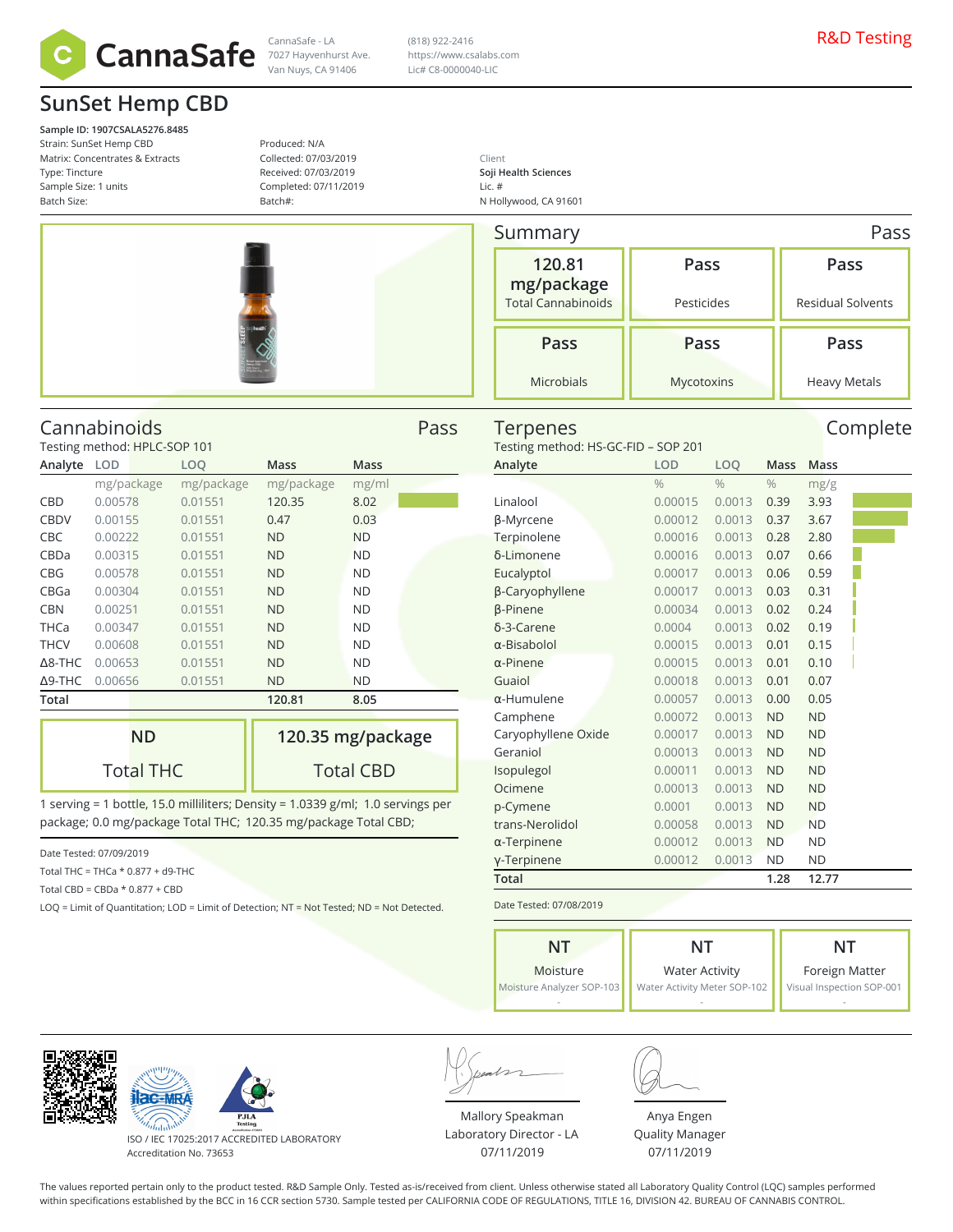

7027 Hayvenhurst Ave.

Van Nuys, CA 91406

# **SunSet Hemp CBD**

**Sample ID: 1907CSALA5276.8485** Strain: SunSet Hemp CBD Matrix: Concentrates & Extracts Type: Tincture Sample Size: 1 units Batch Size:

#### Produced: N/A Collected: 07/03/2019 Received: 07/03/2019 Completed: 07/11/2019 Batch#:

#### Client **Soji Health Sciences** Lic. # N Hollywood, CA 91601

(818) 922-2416 https://www.csalabs.com Lic# C8-0000040-LIC

### Pesticides Pass

Testing method: LCMS & GCMS-SOP 301

| Analyte             | LOD       | LOQ       | Limit     | <b>Mass</b> | <b>Status</b> | Analyte                   | LOD       | LOO       | Limit     |           | Mass Status |
|---------------------|-----------|-----------|-----------|-------------|---------------|---------------------------|-----------|-----------|-----------|-----------|-------------|
|                     | $\mu$ g/g | $\mu$ g/g | $\mu$ g/g | $\mu$ g/g   |               |                           | $\mu$ g/g | $\mu$ g/g | $\mu$ g/g | $\mu$ g/g |             |
| Abamectin           | 0.0009    | 0.003     | 0.3       | <b>ND</b>   | Pass          | Fludioxonil               | 0.0143    | 0.048     | 30.0      | <b>ND</b> | Pass        |
| Acephate            | 0.005     | 0.017     | 5.0       | <b>ND</b>   | Pass          | Hexythiazox               | 0.0237    | 0.079     | 2.0       | <b>ND</b> | Pass        |
| Acequinocyl         | 0.0193    | 0.064     | 4.0       | <b>ND</b>   | Pass          | Imazalil *                | 0.0077    | 0.026     | 0.0077    | <b>ND</b> | Pass        |
| Acetamiprid         | 0.0073    | 0.024     | 5.0       | <b>ND</b>   | Pass          | Imidacloprid              | 0.0053    | 0.018     | 3.0       | <b>ND</b> | Pass        |
| Aldicarb *          | 0.0094    | 0.031     | 0.0094    | <b>ND</b>   | Pass          | Kresoxim Methyl           | 0.0182    | 0.061     | 1.0       | <b>ND</b> | Pass        |
| Azoxystrobin        | 0.015     | 0.05      | 40.0      | <b>ND</b>   | Pass          | Malathion                 | 0.015     | 0.05      | 5.0       | <b>ND</b> | Pass        |
| Bifenazate          | 0.0129    | 0.043     | 5.0       | <b>ND</b>   | Pass          | Metalaxyl                 | 0.0076    | 0.025     | 15.0      | <b>ND</b> | Pass        |
| Bifenthrin          | 0.029     | 0.097     | 0.5       | <b>ND</b>   | Pass          | Methiocarb *              | 0.0103    | 0.034     | 0.0103    | <b>ND</b> | Pass        |
| <b>Boscalid</b>     | 0.0172    | 0.058     | 10.0      | <b>ND</b>   | Pass          | Methomyl                  | 0.0109    | 0.036     | 0.1       | <b>ND</b> | Pass        |
| Captan              | 0.036     | 0.12      | 5.0       | <b>ND</b>   | Pass          | Methyl Parathion *        | 0.0091    | 0.0303    | 0.0091    | <b>ND</b> | Pass        |
| Carbaryl            | 0.0542    | 0.181     | 0.5       | <b>ND</b>   | Pass          | Mevinphos *               | 0.0041    | 0.014     | 0.0041    | <b>ND</b> | Pass        |
| Carbofuran *        | 0.0077    | 0.026     | 0.0077    | <b>ND</b>   | Pass          | Myclobutanil              | 0.01      | 0.033     | 9.0       | <b>ND</b> | Pass        |
| Chlorantraniliprole | 0.0095    | 0.032     | 40.0      | <b>ND</b>   | Pass          | <b>Naled</b>              | 0.0107    | 0.036     | 0.5       | <b>ND</b> | Pass        |
| Chlordane *         | 0.0055    | 0.0182    | 0.0055    | <b>ND</b>   | Pass          | Oxamyl                    | 0.0071    | 0.024     | 0.2       | <b>ND</b> | Pass        |
| Chlorfenapyr *      | 0.0048    | 0.0159    | 0.0048    | <b>ND</b>   | Pass          | Paclobutrazol *           | 0.0092    | 0.031     | 0.0092    | <b>ND</b> | Pass        |
| Chlorpyrifos *      | 0.0197    | 0.066     | 0.0197    | <b>ND</b>   | Pass          | Pentachloronitrobenzene   | 0.0084    | 0.0279    | 0.2       | <b>ND</b> | Pass        |
| Clofentezine        | 0.0216    | 0.072     | 0.5       | <b>ND</b>   | Pass          | Permethrin                | 0.0142    | 0.048     | 20.0      | <b>ND</b> | Pass        |
| Coumaphos *         | 0.0196    | 0.065     | 0.0196    | <b>ND</b>   | Pass          | Phosmet                   | 0.0138    | 0.046     | 0.2       | <b>ND</b> | Pass        |
| Cyfluthrin          | 0.0107    | 0.036     | 1.0       | <b>ND</b>   | Pass          | <b>Piperonyl Butoxide</b> | 0.0156    | 0.052     | 8.0       | <b>ND</b> | Pass        |
| Cypermethrin        | 0.0105    | 0.035     | 1.0       | <b>ND</b>   | Pass          | Prallethrin               | 0.018     | 0.06      | 0.4       | <b>ND</b> | Pass        |
| Daminozide *        | 0.0052    | 0.017     | 0.0052    | <b>ND</b>   | Pass          | Propiconazole             | 0.013     | 0.043     | 20.0      | <b>ND</b> | Pass        |
| DDVP *              | 0.0081    | 0.027     | 0.0081    | <b>ND</b>   | Pass          | Propoxur *                | 0.0097    | 0.033     | 0.0097    | <b>ND</b> | Pass        |
| Diazinon            | 0.0134    | 0.045     | 0.2       | <b>ND</b>   | Pass          | Pyrethrins                | 0.0025    | 0.008     | 1.0       | <b>ND</b> | Pass        |
| Dimethoate *        | 0.0083    | 0.028     | 0.0083    | <b>ND</b>   | Pass          | Pyridaben                 | 0.0236    | 0.079     | 3.0       | <b>ND</b> | Pass        |
| Dimethomorph        | 0.0025    | 0.008     | 20.0      | <b>ND</b>   | Pass          | Spinetoram                | 0.0042    | 0.014     | 3.0       | <b>ND</b> | Pass        |
| Ethoprophos *       | 0.0112    | 0.037     | 0.0112    | <b>ND</b>   | Pass          | Spinosad                  | 0.0002    | 0.001     | 3.0       | <b>ND</b> | Pass        |
| Etofenprox *        | 0.0247    | 0.082     | 0.0247    | <b>ND</b>   | Pass          | Spiromesifen              | 0.0199    | 0.066     | 12.0      | <b>ND</b> | Pass        |
| Etoxazole           | 0.0269    | 0.09      | 1.5       | <b>ND</b>   | Pass          | Spirotetramat             | 0.0068    | 0.023     | 13.0      | <b>ND</b> | Pass        |
| Fenhexamid          | 0.0215    | 0.072     | 10.0      | <b>ND</b>   | Pass          | Spiroxamine *             | 0.0065    | 0.022     | 0.0065    | <b>ND</b> | Pass        |
| Fenoxycarb *        | 0.0186    | 0.062     | 0.0186    | <b>ND</b>   | Pass          | Tebuconazole              | 0.0099    | 0.033     | 2.0       | <b>ND</b> | Pass        |
| Fenpyroximate       | 0.0253    | 0.084     | 2.0       | <b>ND</b>   | Pass          | Thiacloprid *             | 0.0094    | 0.031     | 0.0094    | <b>ND</b> | Pass        |
| Fipronil *          | 0.0228    | 0.076     | 0.0228    | <b>ND</b>   | Pass          | Thiamethoxam              | 0.005     | 0.017     | 4.5       | <b>ND</b> | Pass        |
| Flonicamid          | 0.0073    | 0.024     | 2.0       | <b>ND</b>   | Pass          | Trifloxystrobin           | 0.0192    | 0.064     | 30.0      | <b>ND</b> | Pass        |
|                     |           |           |           |             |               |                           |           |           |           |           |             |

Date Tested: 07/08/2019

\* Denotes Category I pesticides, which fail when detected; LOQ = Limit of Quantitation; LOD = Limit of Detection; NT = Not Tested; ND = Not Detected.





ISO / IEC 17025:2017 ACCREDITED LABORATORY Accreditation No. 73653

Mallory Speakman Laboratory Director - LA 07/11/2019

Anya Engen Quality Manager 07/11/2019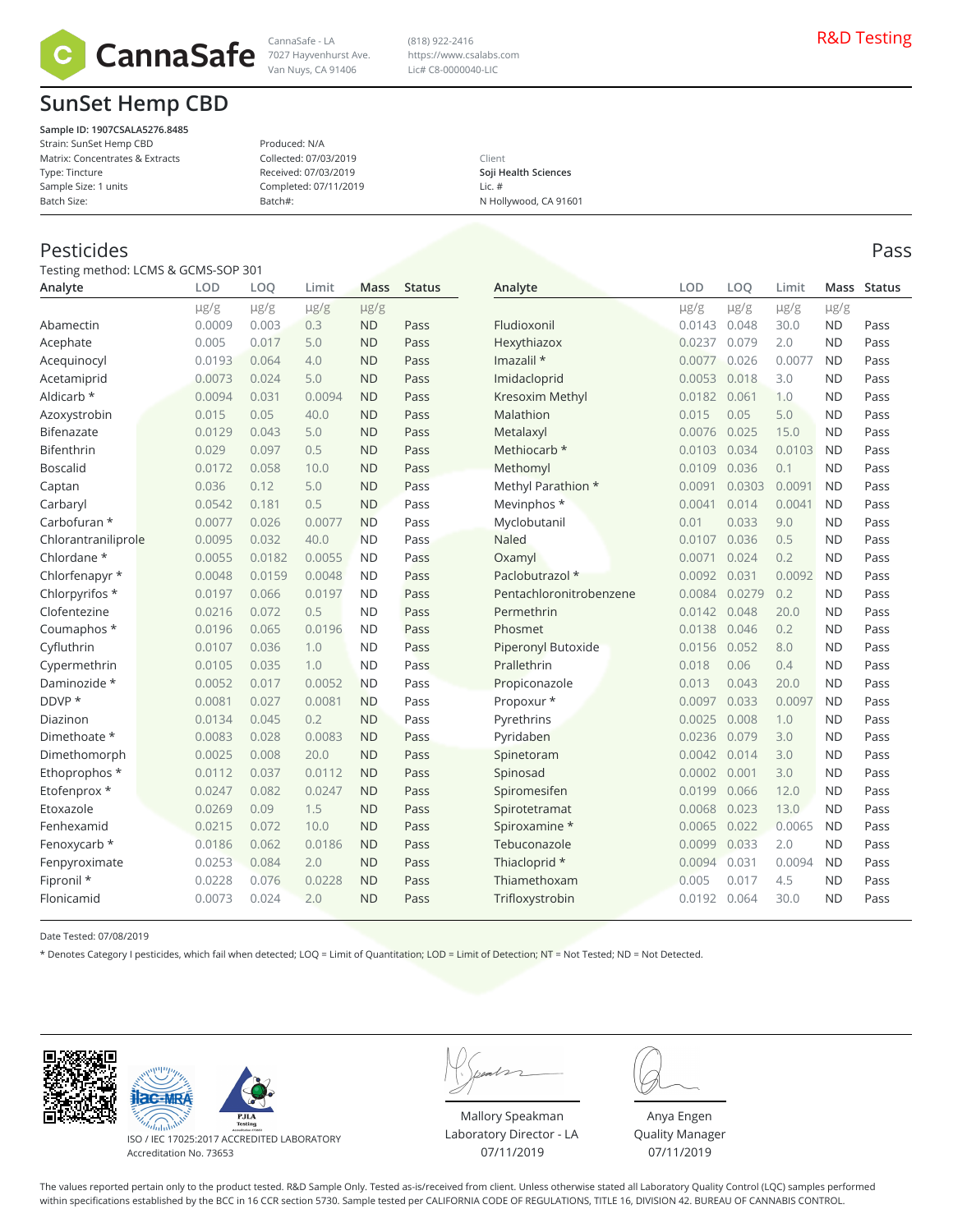

## **SunSet Hemp CBD**

**Sample ID: 1907CSALA5276.8485** Strain: SunSet Hemp CBD Matrix: Concentrates & Extracts Type: Tincture Sample Size: 1 units Batch Size:

Van Nuys, CA 91406 Produced: N/A Collected: 07/03/2019

Received: 07/03/2019 Completed: 07/11/2019

Batch#:

Client **Soji Health Sciences** Lic. # N Hollywood, CA 91601

#### Microbials Pass

Testing method: PCR-SOP 401

| $\frac{1}{2}$ is the measured of $\frac{1}{2}$ |              |        |
|------------------------------------------------|--------------|--------|
| Analyte                                        | Result       | Status |
| Aspergillus flavus                             | Not Detected | Pass   |
| Aspergillus fumigatus                          | Not Detected | Pass   |
| Aspergillus niger                              | Not Detected | Pass   |
| Aspergillus terreus                            | Not Detected | Pass   |
| Salmonella                                     | Not Detected | Pass   |
| Shiga toxin-producing E. Coli                  | Not Detected | Pass   |
|                                                |              |        |

(818) 922-2416 https://www.csalabs.com Lic# C8-0000040-LIC

Date Tested: 07/08/2019

LOQ = Limit of Quantitation; LOD = Limit of Detection; NT = Not Tested; ND = Not Detected.

#### Mycotoxins Pass

#### Testing method: LCMS-SOP 301

| Testing method: LCMS-SOP 301 |            |       |            |              |               |
|------------------------------|------------|-------|------------|--------------|---------------|
| Analyte                      | <b>LOD</b> | LOO   | Limit      | <b>Units</b> | <b>Status</b> |
|                              | µg/kg      | µg/kg | $\mu$ g/kg | $\mu$ g/kg   |               |
| Aflatoxin B1                 | 0.0036     | 0.012 |            | <b>ND</b>    | <b>Tested</b> |
| Aflatoxin B2                 | 0.0092     | 0.031 |            | <b>ND</b>    | <b>Tested</b> |
| Aflatoxin G1                 | 0.0058     | 0.019 |            | <b>ND</b>    | <b>Tested</b> |
| Aflatoxin G2                 | 0.0034     | 0.011 |            | <b>ND</b>    | <b>Tested</b> |
| <b>Total Aflatoxins</b>      |            |       | 20.0       | <b>ND</b>    | Pass          |
| Ochratoxin A                 | 0.0113     | 0.038 | 20.0       | <b>ND</b>    | Pass          |
|                              |            |       |            |              |               |

Date Tested: 07/08/2019

LOQ = Limit of Quantitation; LOD = Limit of Detection; NT = Not Tested; ND = Not Detected.

#### Heavy Metals Pass

Testing method: ICPMS-SOP 501

| $\frac{1}{2}$ |           |           |           |             |               |
|---------------|-----------|-----------|-----------|-------------|---------------|
| Analyte       | LOD       | LOO       | Limit     | <b>Mass</b> | <b>Status</b> |
|               | $\mu$ g/g | $\mu$ g/g | $\mu$ g/g | µg/g        |               |
| Arsenic       | 0.02      | 0.06      | L.5       | <b>ND</b>   | Pass          |
| Cadmium       | 0.03      | 0.1       | 0.5       | <b>ND</b>   | Pass          |
| Lead          | 0.002     | 0.005     | U.5       | 0.050       | Pass          |
| Mercury       | 0.02      | 0.06      | 3.0       | $<$ LOQ     | Pass          |
|               |           |           |           |             |               |

Date Tested: 07/07/2019

LOQ = Limit of Quantitation; LOD = Limit of Detection; NT = Not Tested; ND = Not Detected.



PJL

ISO / IEC 17025:2017 ACCREDITED LABORATORY Accreditation No. 73653

Mallory Speakman Laboratory Director - LA 07/11/2019

Anya Engen Quality Manager 07/11/2019